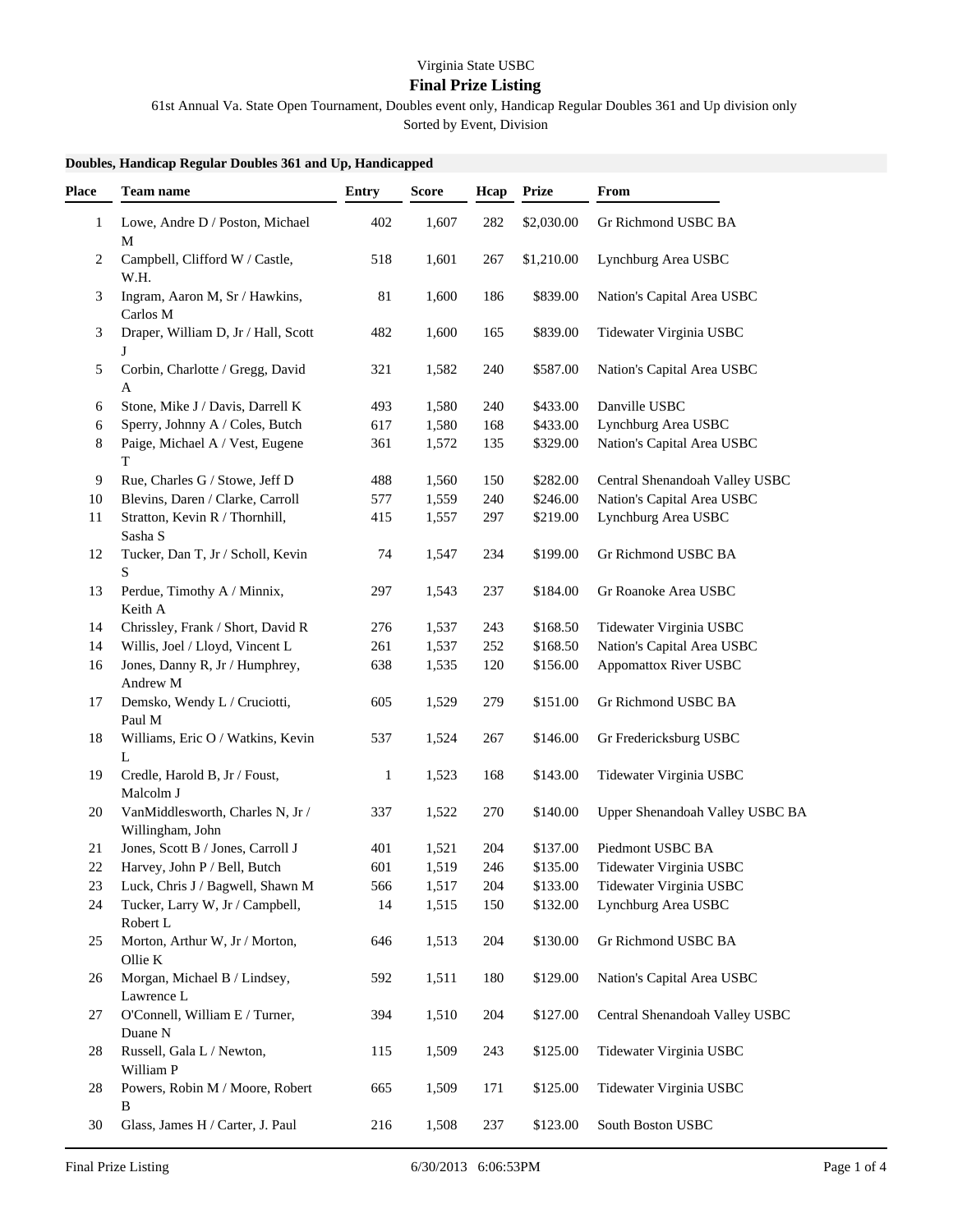| 31 | Derr, Joshua N / Satterfield,<br>Joseph C         | 662 | 1,505 | 222 | \$122.00 | Hampton Roads USBC BA           |
|----|---------------------------------------------------|-----|-------|-----|----------|---------------------------------|
| 32 | Campbell, Kate M / Lambeth,<br>Jacob N            | 615 | 1,503 | 237 | \$119.50 | Gr Roanoke Area USBC            |
| 32 | Tatum, Anita N / Williams, James<br>L             | 164 | 1,503 | 279 | \$119.50 | Gr Richmond USBC BA             |
| 34 | Sluss, Bill / Valentin, Anthony M                 | 180 | 1,501 | 282 | \$117.00 | Tidewater Virginia USBC         |
| 34 | Austin, Randal L / Amos, Derrick<br>L             | 494 | 1,501 | 237 | \$117.00 | Gr Roanoke Area USBC            |
| 34 | Benbrook, Bryan T / Morton,<br>Karl O, II         | 525 | 1,501 | 249 | \$117.00 | Tidewater Virginia USBC         |
| 37 | Allen, Anthony B / Marshall,<br>Keith L           | 355 | 1,499 | 111 | \$115.00 | Nation's Capital Area USBC      |
| 38 | Verlander, Travis W / Verlander,<br>James E       | 397 | 1,497 | 279 | \$113.00 | Gr Richmond USBC BA             |
| 39 | Lisk, Tyler D / Kessel, David E,<br>Jr            | 56  | 1,495 | 240 | \$112.00 | Gr Roanoke Area USBC            |
| 40 | White, Gracie A / Peterson,<br>Ronnie             | 604 | 1,494 | 294 | \$110.50 | Appomattox River USBC           |
| 40 | Faulkner, Alfred M / Oswald,<br>Glenn, II         | 623 | 1,494 | 255 | \$110.50 | Hampton Roads USBC BA           |
| 42 | Glass, G (Randy) R / Morrison,<br>Vane E          | 567 | 1,493 | 198 | \$109.00 | Tidewater Virginia USBC         |
| 43 | Layton, Mike / Smithers, Randy                    | 212 | 1,492 | 210 | \$107.00 | Alleghany-Bath USBC             |
| 44 | Collins, Alberta L / Thomas, Paul                 | 203 | 1,490 | 252 | \$106.00 | Nation's Capital Area USBC      |
| 45 | Savage, Ginger L / Savage, Terry<br>G             | 408 | 1,489 | 255 | \$105.00 | Hampton Roads USBC BA           |
| 46 | Dixon, Kevin W / Williams,<br>Michael D           | 400 | 1,488 | 291 | \$104.00 | Appomattox River USBC           |
| 47 | Walker, Jennifer L / Walker, Scott<br>P           | 685 | 1,485 | 282 | \$102.50 | Hampton Roads USBC BA           |
| 47 | Tabor, Lora E / Tabor, Michael D                  | 430 | 1,485 | 207 | \$102.50 | Hampton Roads USBC BA           |
| 49 | Greger, James J / Guynn, Charles<br>B             | 198 | 1,484 | 237 | \$100.00 | Tidewater Virginia USBC         |
| 50 | DiScioscia, Sara R / Potts, Brian<br>A            | 392 | 1,480 | 159 | \$98.50  | Gr Richmond USBC BA             |
| 50 | Michael, David D / Cain, Tracy S                  | 602 | 1,480 | 222 | \$98.50  | Upper Shenandoah Valley USBC BA |
| 52 | Davis, Thurman, Jr / Holt, Roger<br>M             | 271 | 1,479 | 84  | \$97.00  | Hampton Roads USBC BA           |
| 53 | Moore, Michael R / Smith,<br>William "Sam" S      | 690 | 1,478 | 255 | \$96.00  | Hampton Roads USBC BA           |
| 54 | Wallace-Casey, Linda M /<br>Anderson, James L     | 224 | 1,477 | 270 | \$93.50  | Gr Richmond USBC BA             |
| 54 | Seal, Larry W / Huffer, Dennis R                  | 398 | 1,477 | 198 | \$93.50  | Central Shenandoah Valley USBC  |
| 56 | Keeter, Steven H / Wallace, Bruce<br>$\mathbf{A}$ | 10  | 1,476 | 105 | \$92.00  | Nation's Capital Area USBC      |
| 57 | Legates, James A / Baxter, Daniel<br>H            | 561 | 1,475 | 204 | \$91.00  | Upper Shenandoah Valley USBC BA |
| 58 | Benbrook, Jerry R / Linzey,<br>Christopher M      | 525 | 1,474 | 237 | \$90.00  | Tidewater Virginia USBC         |
| 59 | Stephens, Jerry D, Jr / Rinehart,<br>Daniel A     | 582 | 1,472 | 42  | \$88.00  | Tidewater Virginia USBC         |
| 59 | Mintzer, Michael C / Selvage,<br>Robin M          | 538 | 1,472 | 225 | \$88.00  | Upper Shenandoah Valley USBC BA |
| 61 | Earles, Patricia G / Lyle, George<br>$\mathbf M$  | 534 | 1,471 | 285 | \$85.00  | Gr Roanoke Area USBC            |
| 61 | Greene, Vantilburg / Napoleon,<br>Bernardino A    | 342 | 1,471 | 276 | \$85.00  | Tidewater Virginia USBC         |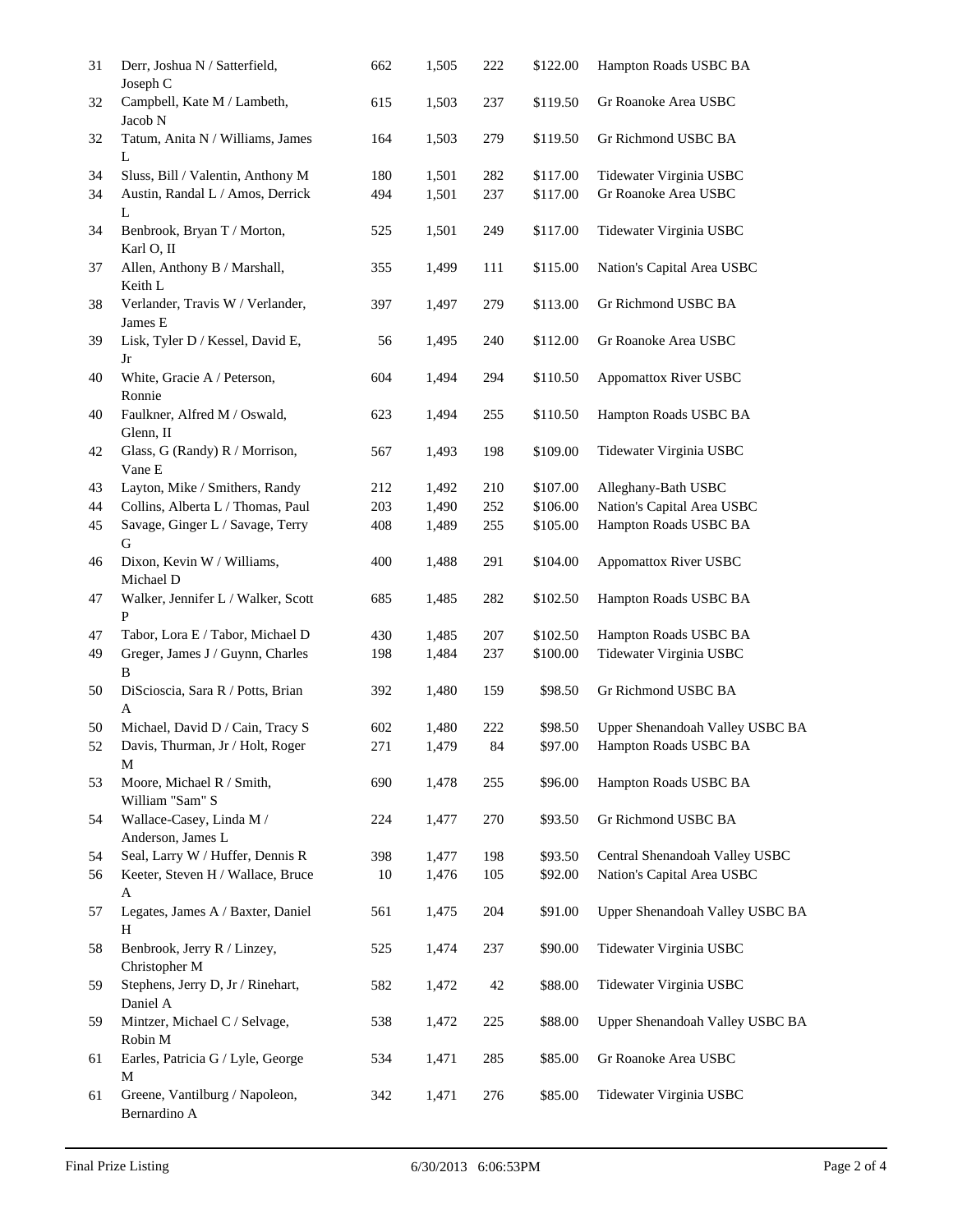| 61 | French, George H / Beck, Ralph<br>E, Jr          | 292 | 1,471 | 210 | \$85.00 | Gr Fredericksburg USBC          |
|----|--------------------------------------------------|-----|-------|-----|---------|---------------------------------|
| 64 | Sulin, Jennifer M / McDonough,<br><b>Brian G</b> | 652 | 1,470 | 243 | \$82.00 | Tidewater Virginia USBC         |
| 64 | Wayne, Jerome E / Holmes, Najee<br>J             | 357 | 1,470 | 273 | \$82.00 | Nation's Capital Area USBC      |
| 66 | Stokes, Wilmer L / Napier, Gary<br>L             | 360 | 1,469 | 276 | \$79.00 | Piedmont USBC BA                |
| 66 | Perdue, Robert W / Childress,<br>Keith           | 446 | 1,469 | 225 | \$79.00 | Lynchburg Area USBC             |
| 66 | Gray, John M / Ridge, Richard R                  | 606 | 1,469 | 126 | \$79.00 | Gr Richmond USBC BA             |
| 69 | Jones, Alvin L / Jones, Reginald<br>K            | 657 | 1,467 | 228 | \$76.00 | Tidewater Virginia USBC         |
| 69 | Cobb, Travis B / Dishner,<br>Leonard W           | 289 | 1,467 | 186 | \$76.00 | Gr Roanoke Area USBC            |
| 71 | Bolton, Alvin G / Martin, Michael<br>G           | 410 | 1,466 | 261 | \$73.00 | Nation's Capital Area USBC      |
| 71 | Dye, Benjamin J / King, Charles<br>A             | 37  | 1,466 | 276 | \$73.00 | Nation's Capital Area USBC      |
| 71 | Bonar, Jeremy L / Nalls, Kenny M                 | 217 | 1,466 | 276 | \$73.00 | Upper Shenandoah Valley USBC BA |
| 74 | Dunbar, Jonathan E / Burton,<br>Kenneth W        | 113 | 1,465 | 168 | \$69.66 | Gr Richmond USBC BA             |
| 74 | Briggs, Wilbert J, Jr / Smith,<br>James L        | 242 | 1,465 | 150 | \$69.67 | Nation's Capital Area USBC      |
| 74 | Williams, Sammie L / Blow, Joe<br>$\mathcal{C}$  | 465 | 1,465 | 213 | \$69.67 | Tidewater Virginia USBC         |
| 77 | Neer, Crystal A / Neer, Keith R                  | 32  | 1,463 | 276 | \$64.80 | Tidewater Virginia USBC         |
| 77 | Austin-Ricks, LaGreta E / Boyd,<br>Wilbert L     | 438 | 1,463 | 282 | \$64.80 | Gr Richmond USBC BA             |
| 77 | Fant, Tim S / Schuler, Mark A                    | 16  | 1,463 | 279 | \$64.80 | Piedmont USBC BA                |
| 77 | Eister, Dennis C / Fox, Kenneth<br>M             | 218 | 1,463 | 183 | \$64.80 | Upper Shenandoah Valley USBC BA |
| 77 | Harrell, Charlie H, IV / Julien,<br>Timothy A    | 374 | 1,463 | 276 | \$64.80 | Tidewater Virginia USBC         |
| 82 | King, Tommy L, Jr / Gray, Ed K                   | 343 | 1,462 | 279 | \$60.50 | Tidewater Virginia USBC         |
| 82 | McDermott, Jack "Dan" D, Jr /                    | 566 | 1,462 | 141 | \$60.50 | Tidewater Virginia USBC         |
|    | McDermott, Jack "Dan                             |     |       |     |         |                                 |
| 84 | Banks, Gwendolyn M /<br>McAdams, Charles D       | 653 | 1,461 | 252 | \$59.00 | Hampton Roads USBC BA           |
| 85 | Langford, Steve G / Lowery,<br>Richard W         | 266 | 1,460 | 261 | \$57.50 | Gr Richmond USBC BA             |
| 85 | White, Douglas M / Schimizzi,<br>Edward A        | 33  | 1,460 | 162 | \$57.50 | Tidewater Virginia USBC         |
| 87 | Korchak, Raymond M, Jr /<br>Korchak, Raymond     | 453 | 1,459 | 186 | \$53.00 | Tidewater Virginia USBC         |
| 87 | Pritchard, Kenneth E / Redmon,<br>Ken R, Jr      | 361 | 1,459 | 144 | \$53.00 | Nation's Capital Area USBC      |
| 87 | Atkins, Nathaniel E / Hopkins,<br>Darryl E       | 352 | 1,459 | 231 | \$53.00 | Nation's Capital Area USBC      |
| 87 | Becker, Roy E / Lunsford, Dino F                 | 104 | 1,459 | 18  | \$53.00 | <b>Appomattox River USBC</b>    |
| 87 | Carlton, Rick G / Carlton,<br>Michael R          | 211 | 1,459 | 180 | \$53.00 | Alleghany-Bath USBC             |
| 92 | Hoffer, Donna J / Hoffer, Richard<br>A           | 627 | 1,457 | 297 | \$49.00 | Tidewater Virginia USBC         |
| 93 | McLaughlin, Arthur L / Culmer,<br>Steve C        | 154 | 1,456 | 240 | \$46.50 | Nation's Capital Area USBC      |
| 93 | Lore, Sean M / Joiner, John A                    | 602 | 1,456 | 261 | \$46.50 | Upper Shenandoah Valley USBC BA |